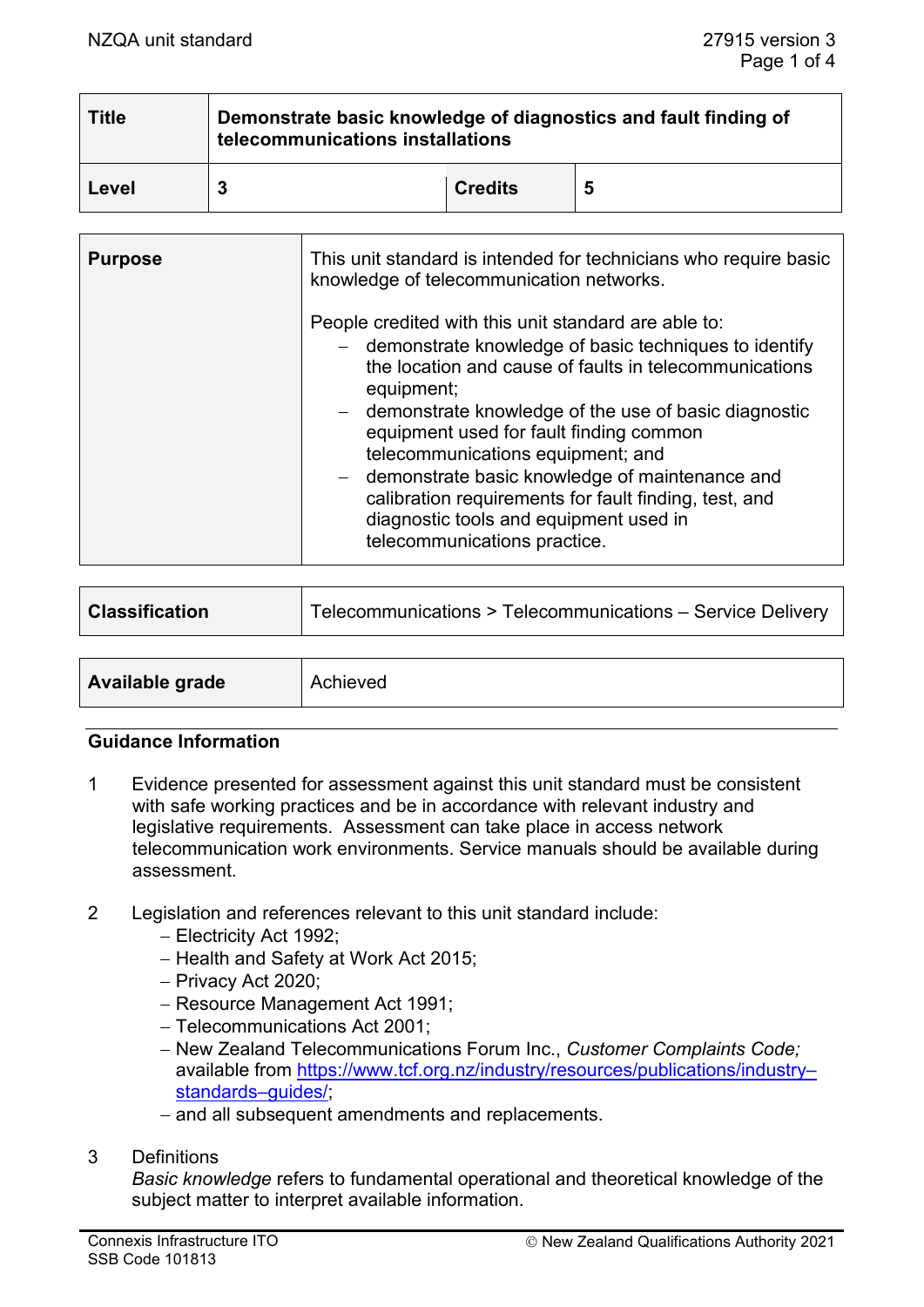*Industry requirements* refer to relevant policies, processes, methodologies, industry codes of practice, site specific health and safety plans, standard operating procedures, quality plans, work plans, traffic management plans, contract work programmes, job safety analysis, safe work method statements, job instructions, manufacturer's requirements, contract specifications, manuals, and procedural documents.

*Systematic testing* refers to a fault diagnostic process in which each part of the system is tested from one end to the other.

# **Outcomes and performance criteria**

# **Outcome 1**

Demonstrate knowledge of basic techniques to identify the location and cause of faults in telecommunications equipment.

## **Performance criteria**

- 1.1 Explain techniques used to diagnose faults in telecommunications equipment in terms of how they would assist you to identify the fault.
	- Range techniques observation, simulation, measurement, identification of function loss, comparison, and previous fault data including frequency of occurrence, manufacturers' documentation and diagnostic data, built–in diagnostics, alarm priority.
- 1.2 Explain common techniques used to isolate a faulty component in a system.
	- Range systematic testing, half split, loop back, transposition.
- 1.3 Identify possible external causes of a given fault.
	- Range may include but is not limited to − mechanical versus electrical, control circuit versus power circuit, environmental influences, module versus wiring and terminations, where appropriate alternatives listed in service diagnostics book or service manual; evidence of two external causes is required.
- 1.4 Explain the requirement to prevent diagnostics affecting the operation of working systems.
	- Range working systems standby paths, power supplies, interference, impedance mismatch, use of monitoring points.

# **Outcome 2**

Demonstrate knowledge of the use of basic diagnostic equipment used for fault finding common telecommunications equipment.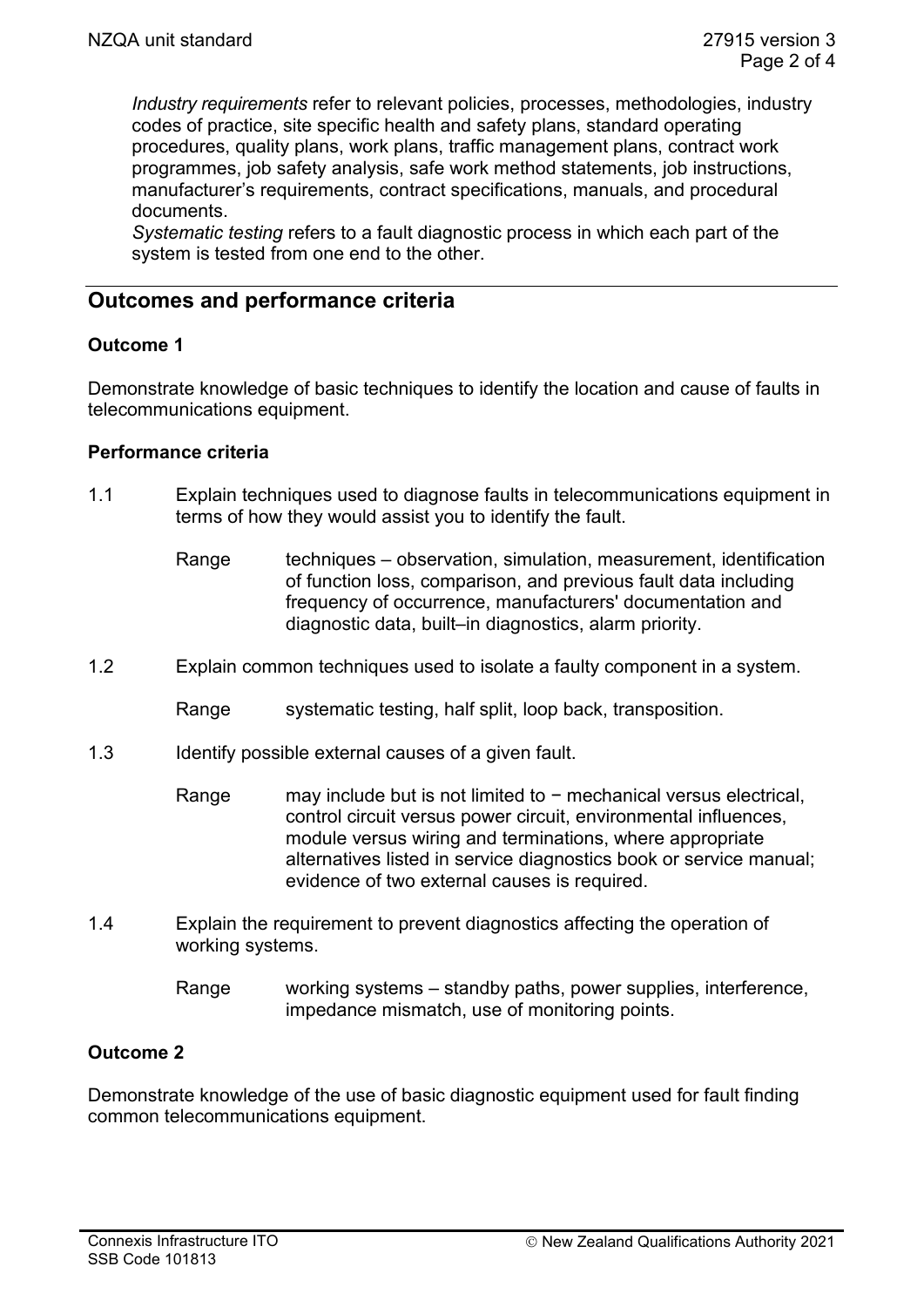## **Performance criteria**

- 2.1 Identify built in test equipment available for an item of equipment.
	- Range local craft terminal, built in test equipment, built in diagnostic tools, logs.
- 2.2 Explain basic testing tools for a simple Local Area Network (LAN) in terms of features offered.

Range Light Emitting Diode (LED) Indicators, wire mapping, laptop, ping, packet trace tools.

- 2.3 Explain four basic testing tools in terms of features offered for a simple installation.
- 2.4 Explain storage, transport, and handling of basic diagnostic equipment in accordance with industry practice.
	- Range Electrostatic Discharge (ESD) damage, physical damage, moisture damage, packaging, labelling, securing in vehicle, temperature control, shock damage.

## **Outcome 3**

Demonstrate basic knowledge of maintenance and calibration requirements for fault finding, test, and diagnostic tools and equipment used in telecommunications practice.

#### **Performance criteria**

- 3.1 State reasons calibration and maintenance schedules for test and diagnostic tools and equipment is important.
	- Range evidence of a minimum of five reasons is required.
- 3.2 Explain self–validation methods used for test and diagnostic tools and instrumentation in accordance with industry practice for installations.
	- Range evidence of a minimum of six methods is required.

| Planned review date | 31 December 2026 |
|---------------------|------------------|
|---------------------|------------------|